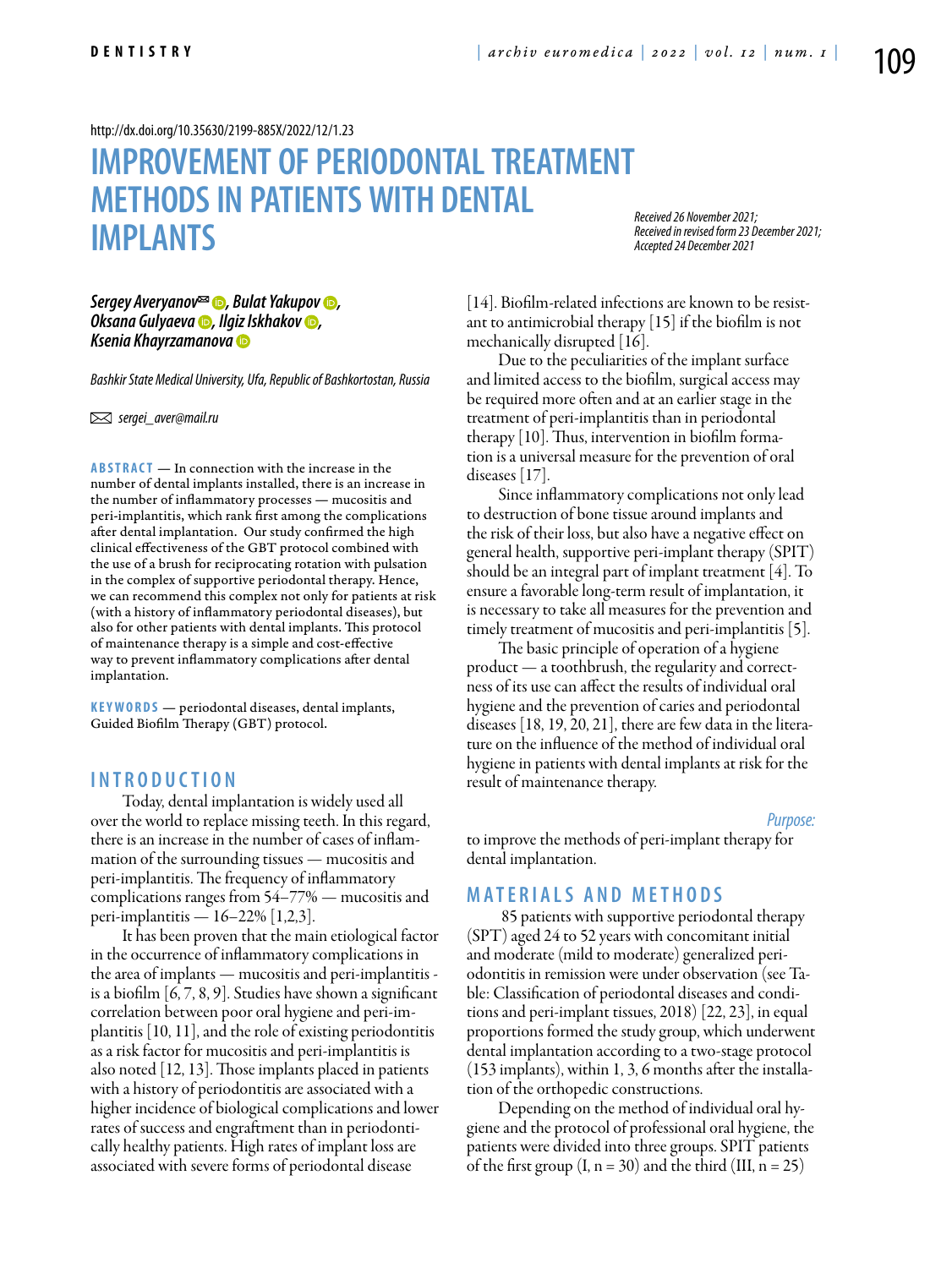group were carried out according to the Guided Biofilm Therapy (GBT) protocol aimed at controlling biofilm, which is of great importance in patients at risk — with periodontitis, including stages in the following sequence (Fig. 1):

(Fig. 1e) with erythritol powder (Air-Flow Master Piezon, Air-Flow Plus powder, 14 μm, EMS) [24],

5. Hardware ultrasonic method for removing mineralized dental plaque (Air-Flow Master Piezon, EMS), instrument PS in the area of teeth, PI instru-



*Fig. 1 (a, b,c, d,e, f, g , h, i). Stages of professional hygiene of oral cavity according to the Biofilm Guided Therapy*

1. examination, diagnosis (Fig. 1a);

2. indication of biofilm of different maturity with a three-tone dye (GC TriPlaque ID Gel) (Fig.1b),

Fig. 1 (a, b, c, d, e, f, g, h, i).Stages of professional oral hygiene according to the Guided Biofilm Therapy protocol.

Fig. 1 (a, b, c, d, e, f, g, h, i).Stages of professional hygiene of oral cavity according to the Biofilm Guided Therapy.

3. motivation of the patient, training in rational oral hygiene with the correction of manual hygiene skills and the selection of individual hygiene products, taking into account the identified zones of presence of mature biofilm;

4. air polishing to remove biofilm sub- and supragingivally (Fig. 1c, d), from the oral mucosa ment in the area of implants with maximum irrigation flow aimed at the visualized areas after removing  $\text{biofilm}$  (Fig. 1f)

6. quality control of professional oral hygiene (Fig. 1g),

7. rational individual hygiene and supportive therapy through individually set periods with hygiene control (Fig. 1h — control after a week, Fig. 1i — after a month).

Patients of the second  $(II, n = 30)$  group underwent professional oral hygiene according to the *classical* protocol — diagnosis, removal of mineralized deposits by ultrasound, biofilms above the gums — air polishing with sodium bicarbonate powder (Air-Flow Classic, EMS, 65 μm), under gum and in the area of implants — glycine (Air-Flow Plerio, EMS, 23 μm) [25].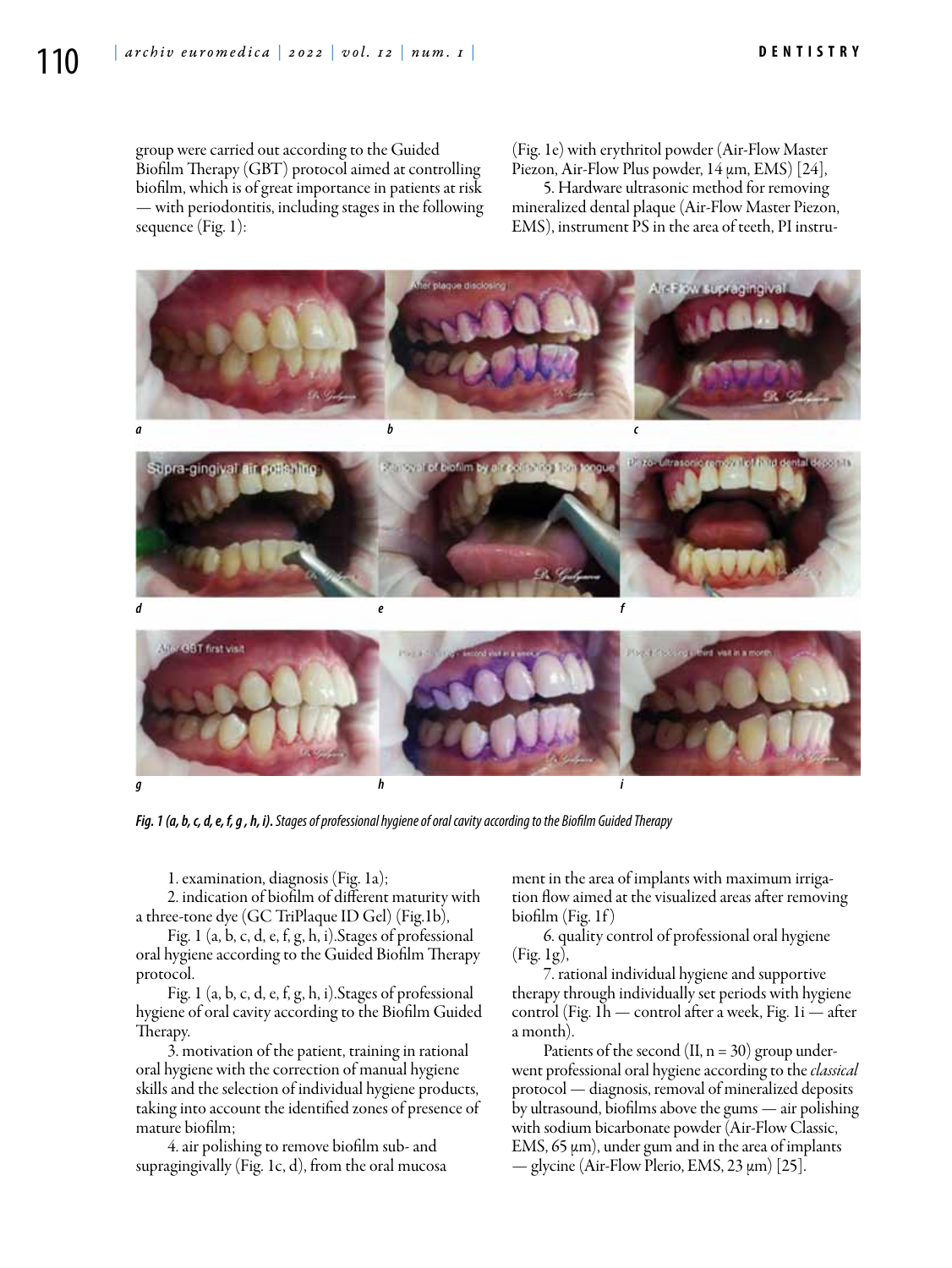All patients were recommended (prescribed): methods of interdental hygiene (brushing and flossing), an irrigator. In group I, patients cleaned their teeth with a manual toothbrush, the rest — with an electric one: in group  $II - a$  brush brush for reciprocating rotation (7600 rotation movements per minute)  $(Oral-B Vitality)$ , in group  $III \rightarrow a$  brush with reciprocating rotary pulsating movements (up to 10,500 reciprocating-rotational and up to 48,000 pulsating movements per minute) and Bluetooth for feedback and optimization of the efficiency of the teeth cleaning process through a mobile application by processing data received from the front camera of a smartphone during the procedure (Oral-B Genius). The movements of the brush for reciprocating rotation with pulsation determine its effect on the biofilm: the pulsating movements destroy, and the reciprocating movements remove it from the surface of the teeth and orthopedic structures. In the application, individual settings were entered for patients with an increase in the recommended cleaning time in the area of implants, and the application also generates a reminder to the patient about the need for hygiene procedures, monitors their compliance (including interdental hygiene with the use of additional means), encourages for correct implementation, gives comments. reference data, records the collected information, generates a statistical report on the quality of the patient's personal hygiene and sends it to the doctor's (assistant's, administrator's) e-mail.

The effectiveness of SPIT was assessed based on the analysis of clinical parameters (objective examination) and indicators of periodontal and hygienic indices: the index of quantitative determination of plaque in the gingival area Silness-Loe (SL), the index of plaque interdental spaces API, the index of bleeding PBI (papilla bleeding index) (Muhllemann -Sukser), PMA index, subjective pain sensations were recorded according to the visual analogue scale (VAS), the timing of the manipulations performed according to each of the protocols was carried out, the patients were questioned twice.

# **R e s e a r c h R e s u l t s**

Indicators of hygienic and periodontal indices before hygiene measures were: S-L — in group I 1.8 $\pm$ 0.1; in II — 1.7 $\pm$ 0.1; in III — 1.8 $\pm$ 0.1; API — 40, 38 and 43%; PBI — 1.3±0.3; 1.2±0.1; 1.3±0.1; PMA 13.7±1.2; 13.2±1.3; 15.6±1.1 in groups I, II and III, respectively. After professional oral hygiene, motivation and correction of hygiene skills in the second visit (after 3 months), varying degrees of improvement were recorded in most patients.

With approximately the same initial data in group II, on average, there was no negative dynamics, in groups I and III — positive dynamics in hygiene indices and periodontal indices during the entire observation period, with a statistically significant superiority in group III. Thus, the reduction of the index of gingival plaque S-L in group III after 3 months was 3 times higher  $(p \le 0.01)$  than in group I, 5.5 times (p <0.01) than in group II; the API index is 1.6 times (p <0.05) higher than in group I, 1.9 times higher than in group II ( $p$  <0.01). The dynamics of periodontal indices was noted in direct correlation with changes in the level of hygiene indices (Fig. 2a).

Fig.2 (a, b). Dynamics of hygienic and periodontal indices after 3 and 6 months from the initial level,%.

Fig. 2 (a, b). Dynamics of hygienic and periodontal indices in 3 and 6 months from the initial level,%.

After 6 months, against the background of professional hygiene within the SPIT and hygiene recommendations, an even more pronounced difference in hygienic and periodontal status was observed in the study groups: and to the data obtained after 3 months, then in group II they remained stable compared to the level after 3 months or even returned to the initial value (Fig. 3b).

The timing showed a lower time spent on professional oral hygiene according to the Guided Biofilm Therapy protocol (in patients of groups I and III) by an average of  $14.3\pm5.6\%$  (p <0.05) at a visit after 3 months and by 21,  $1\pm7.8\%$  (p <0.01) after 6 months than in group II. The assessment of subjective pain sensations during the SPIT procedure according to VAS showed in the GBT group 2.8 ( $p$  <0.01) and 3.4 times (p <0.01) (first and second procedures) lower Picures compared to the group , where professional hygiene was carried out according to the classical scheme. When answering the questionnaires, more than 80% of respondents from groups I and III (GBT) noted the visualization of biofilm on the surface of teeth during staining as an important motivating factor for hygiene; increased sensitivity of teeth after professional hygiene in these groups was noted 3.3 times less patients than in group II. 96% of patients in group III indicated an increase in responsibility for observing individual oral hygiene, noting the analogy of reports sent by a mobile application with a doctor's constant monitoring of compliance with prescriptions.

Thus, without the indication and visualization of biofilm and the patient's motivation to correct the existing shortcomings in individual hygiene, the use of an electric toothbrush (group II — the classic PGPR protocol, Oral-B Vitality brush) did not give any advantages over group I (GBT protocol, manual brush ).

The use of the GBT protocol showed better clinical results in both groups (I and III) in comparison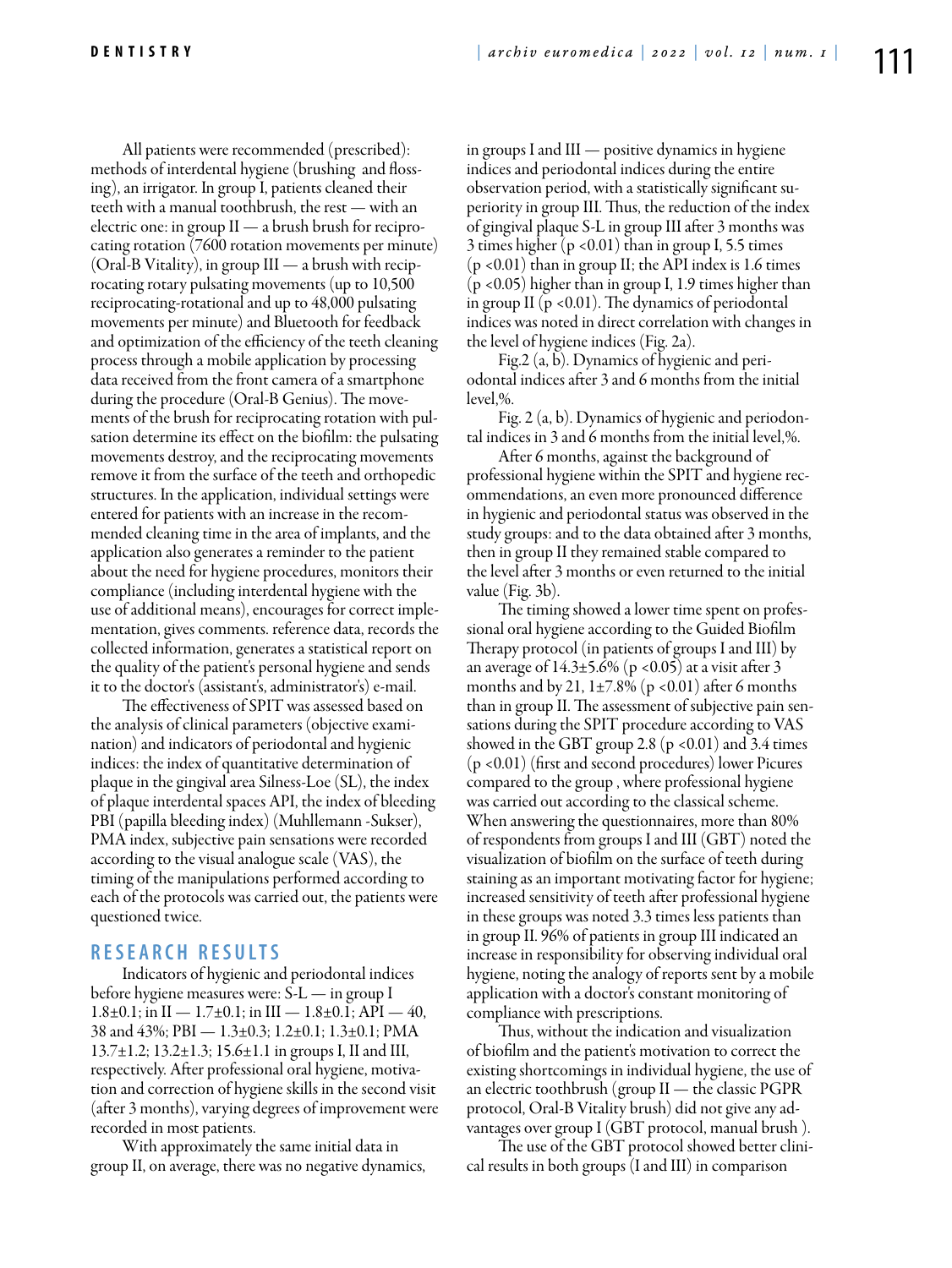

*Fig. 2 (a,b). Dynamics of hygienic and periodontal indices in 3 and 6 months from the initial level, %*

with the group with the classical protocol; in addition, a decrease in the doctor's time for carrying out a maintenance procedure was recorded on average by 18.3%. The absence of unpleasant sensations during the procedure and the phenomena of hyperesthesia after it in these groups make it possible to count on a large proportion of patients *return* to supportive therapy and adherence to its terms.

#### **C o n cl u s i o n**

The study showed both the high clinical effectiveness of the combined inclusion of the GBT protocol and the use of a brush with the technology of reciprocating rotational movements with pulsation and feedback through a mobile application in a complex of maintenance periodontal therapy, which statistically significantly surpasses the control group according to the index score, and economic efficiency and allows recommend this complex not only for patients at risk (with a history of inflammatory periodontal disease), but also for other patients with dental implants.

Biofilm control through clinically validated personal hygiene and Guided Biofilm Therapy as part of maintenance therapy is a simple and cost-effective way to prevent inflammatory complications after dental implantation and to ensure long-term stable performance of implant-supported prostheses.

#### **R e f e r e n ce s**

- 1. A. Mombelli, N. Müller, N. Cionca. The epidemiology of peri-implantitis.Clin. Oral Implants Res. 2012;(Suppl.6)23:67–76. https://doi.org/10.1111/ j.1600-0501.2012.02541.x
- 2. S. Renvert, C. Lindahl, G. R. Persson. Occurrence of cases with peri-implant mucositis or peri-implantitis in a 21–26 years follow-up study.J ClinPeriodontol. 2018;45:233–240. https://doi.org/10.1111/ jcpe.12822.
- 3. A. Roos-Jansаker, C. Lindahl, H. Renvert, S. RENVERT. Nine- to fourteen-year follow-up of implant treatment. Part II: presence of peri-implant lesions. Journal of Clinical Periodontology.2006;3:290-295. https://doi.org/10.1111/j.1600-051X.2006.00906.x.
- M. BEHR, P. MISSICA, J.-L.GIOVAGNOLI. Elimination of complications of implant treatment. Moscow: Azbuka. 2007. (In Russ.).
- 5. S. Renvert, J.-L. Giovagnoli. Periimplantit. Mos- cow: Azbuka, 2014. (In Russ.).
- 6. D. Hashim, N. Cionca, C. Combescure, A. MOMBELLI. The diagnosis of peri-implantitis: A systematic review on the predictive value of bleeding on probing. Clin Oral Impl Res. 2018;29(Suppl. 16): 276–293. https://doi.org/10.1111/clr.13127
- 7. J. K. Stern, E. E. Hahn, C. I. Evian, J. WAASDORP, E. S. ROSENBERG. Implantfailure: prevalence, riskfactors, management, andprevention. In Dental ImplantComplications, S. J. Froum (Ed.). 2015. https://doi.org/10.1002/9781119140474.ch8.
- 8. S. RENVERT, I. POLYZOIS. Risk indicators for periimplant mucositis: a systematic literature review. J ClinPeriodontol. 2015;42(Suppl.16):172–186. https://doi.org/10.1111/jcpe.12346.
- 9. H. R. Dalago, G. S. Filho, M. A. P. Rodrigues, S. RENVERT, M. A. BIANCHINI. Risk Indicators for Peri-implantitis. A cross-sectional study with 916 implants.Clin.Oral Impl. Res. 2017;28:144–150. https:// doi.org/10.1111/clr.12772.
- 10. L. J. HEITZ-MAYFIELD, N. P. LANG. Comparative biology of chronic and aggressive periodontitis vs. peri-implantitis. Periodontol 2000. 2010;53:167–181. https://doi.org/10.1111/j.1600-0757.2010.00348.x.
- 11. S. H. Safii, R. M Palmer, R. F. Wilson. Risk of implant failure and marginal bone loss in subjects with history of periodontitis: A systematic review and metaanalysis. ClinImpl D &Rel Res. 2010;12(3):165–174. https://doi.org/10.1111/j.1708-8208.2009.00162.x